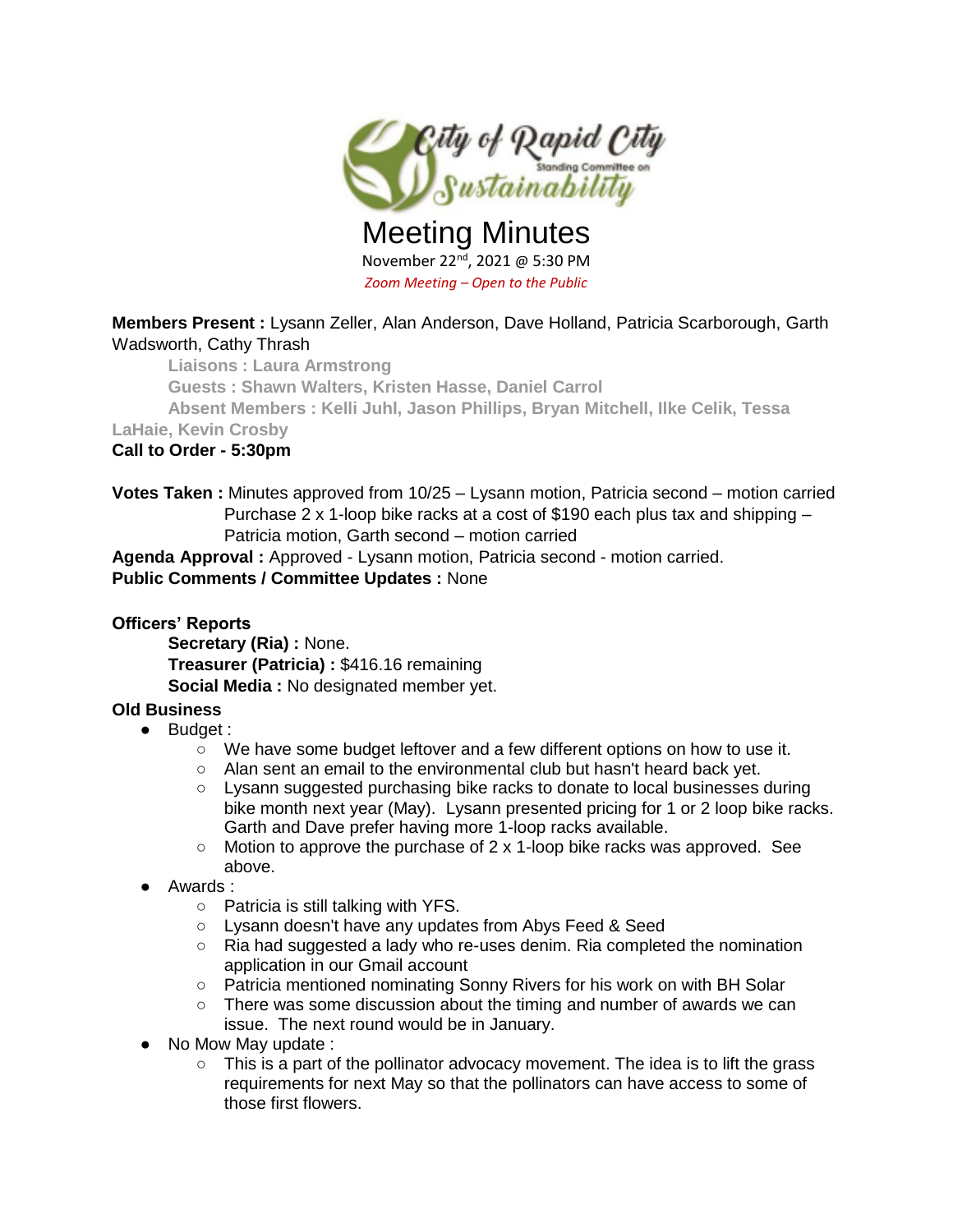- Lysann met with Melissa Peterson of Parks n Rec.
- Next, Lysann is planning a meeting with a city attorney to discuss a change to a city ordinance.
- In January/February she will meet with the park advisory board
- $\circ$  Yet to be determined is how people will sign up to participate in no mow May. Will it be a sign-up list, a sign in your yard or another method?
- Goodwill Tour :
	- The tour will be Nov 29 at 1pm. Laura will confirm with Jill Hinton
	- It's the Goodwill at 611 Lindbergh Ave behind Harbor Freight on Haines Ave.
- Earth Day : Cathy Thrash has been working on some ideas. No further updates
- Dark Skies :
	- Lysann said that the International Dark Sky Assn would like to partner with RCSC to hold an art contest for kids during April 2022
	- The mayor could judge the entries
	- Possibly present a program for the Rapid City council
	- Laura said a citizen asked her if bright halogen headlights on vehicles are legal. Laura asked if they have a dark skies implication. Lysann thought car headlights are more temporary and thus not typically listed as an issue for dark skies
- Member Vacancies :
	- Alan asked Tessa LaHaie if she wanted to move up from being an alternate member. She said yes.
	- Alan will ask the City to make a public announcement for people to submit applications to be on the RCSC
	- Laura asked if RCSC was considering selecting new committee members based on qualifications the committee is lacking – such as a social media coordinator. But there could be other qualifications that could be beneficial
	- RCSC committee appointments are initiated by recommendation by the committee chair (Alan) to the mayor. The mayor makes the final appointment.
	- Alan met with Daniel Carrol and will nominate him for the open position as RCSC alternate member. Welcome Daniel!
- South Dakota's VW Mitigation funds : no updates
- Social Media Coordinator : no volunteers yet. Alan, Lysann, Ria and Kevin all currently have access to post on Facebook. Lysann has access to post on Instagram
- City Hall Green Roof update : no updates
- Working more closely with the city on recycling and composting update : no updates
- Youth City Council : no updates
- Vision Fund : no updates
- Sustainability Coordinator Position :
	- Dale Tech asked Kristen to send an email to City staff detailing what the City was doing on the sustainability front
	- Kristen proposed a sustainability coordinator position to be part of the Public Works budget in March 2022 with a hire date in 2023
	- The mayor saw the email Kristen wrote about the position but no feedback yet
	- Kristen said its important to generate buy-in from government, industry and private entities for the sustainability position in order for sustainability initiatives to be more widely accepted
	- Kristen wants help from this committee to define a vision for where we want our City to go – what specific goals do we want a sustainability coordinator to work towards.
	- Kristen met with Cheryl Chapman who suggested selling the position as one of resilience or how well our community comes back from natural disasters